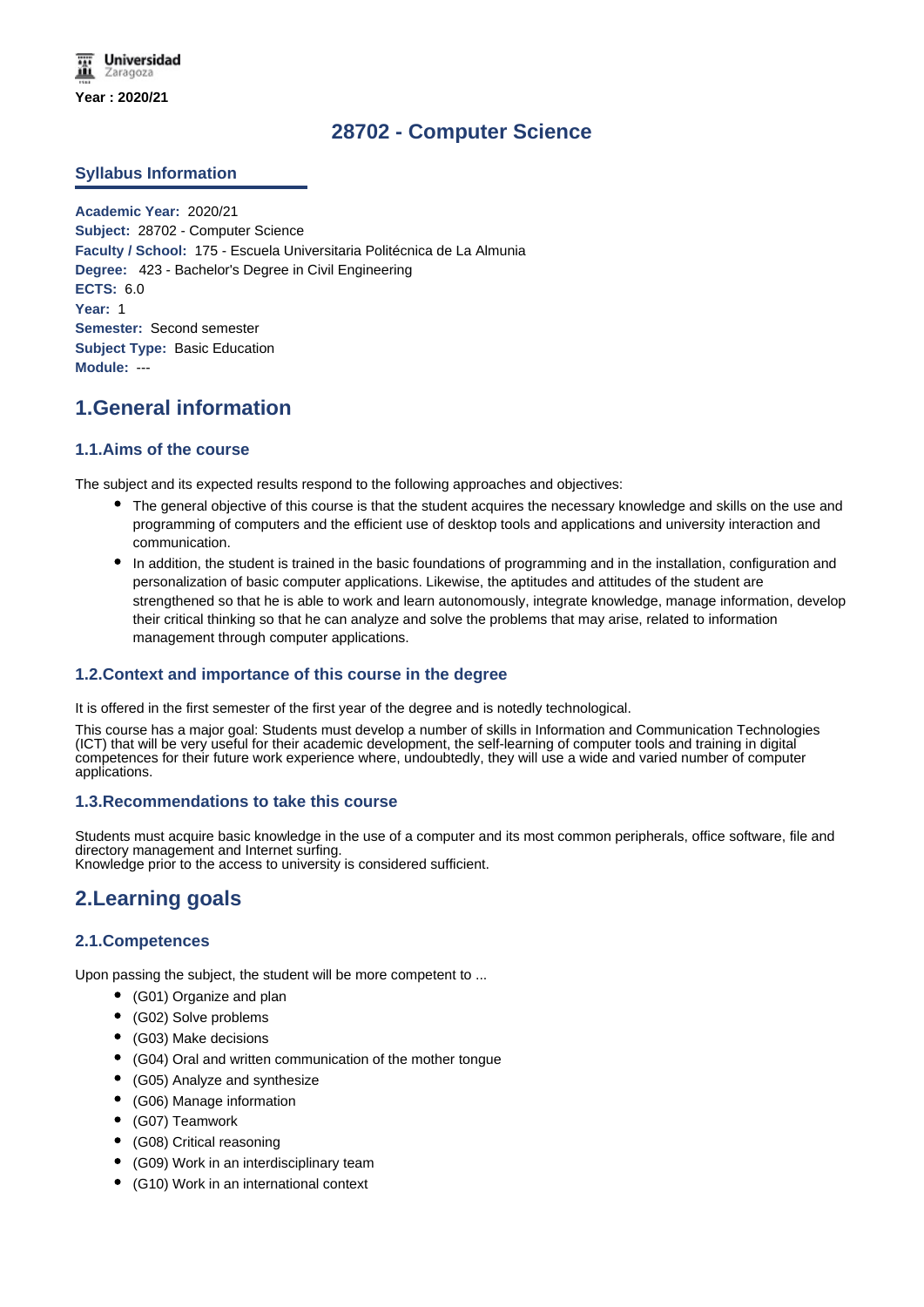- (G11) Improvise and adapt to face new situations
- (G12) Develop a leadership ability
- (G13) Maintain a positive social attitude towards social and technological innovations
- $\bullet$ (G14) Reason, discuss and present your own ideas
- (G15) Communicate through word and image
- (G16) Search, analyze and select information
- (G17) Self-learning
- (G18) Possess and understand knowledge in an area of ??study that is based on general secondary education, and is usually found at a level, which, although supported by advanced textbooks, also includes some aspects that imply knowledge from the forefront of its field of study
- (G19) Apply their knowledge to their work or vocation in a professional manner and possess the skills that are usually demonstrated through the development and defense of arguments and problem solving within their area of ??study
- (G20) Gather and interpret relevant data (usually within your area of ??study) to make judgments that include a consideration on relevant social, scientific or ethical issues
- (G21) Transmit information, ideas, problems and solutions to both a specialized and non-specialized audience.
- (G22) Develop those learning skills necessary to undertake further studies with a high degree of autonomy
- (G23) Know and understand the respect for fundamental rights, equal opportunities for women and men, universal accessibility for people with disabilities, and respect for the values ??of the culture of peace and democratic values
- (G24) Promote entrepreneurship
- (G25) Apply knowledge in information and communication technologies
- (B03) Apply basic knowledge about the use and programming of computers, operating systems, databases and engineering applied computer software.

## **2.2.Learning goals**

The student, to succeed in this subject, must demonstrate the following outcomes:

At the end of this course, the student will have the necessary knowledge to know how to use the most common computer applications and the fundamentals of the computer applications related to Civil Engineering.

## **2.3.Importance of learning goals**

The transversal nature of this subject, together with its strong technological load, makes it play a role in the establishment of the necessary training bases, for the subsequent academic development of the university student.

The learning acquired in this subject, helps the student to optimize their daily work and communication with the university, achieving greater performance in the use of basic computer applications. In addition, it develops the necessary skills to design and implement basic level programs and, to face the installation and use of other general computer applications. It considerably improves the student's management of information, and they are initiated in the foundations of the computer applications related to Civil Engineering.

# **3.Assessment (1st and 2nd call)**

## **3.1.Assessment tasks (description of tasks, marking system and assessment criteria)**

The student must show that he has achieved the expected learning outcomes through the following assessment tasks

The assessment should be understood as a continuous and individualized process throughout the entire teaching-learning period, prioritizing the abilities and skills of each student, as well as their performance.

During the course different tests of training assessment will be carried out, which will allow the teacher and the student to correct, guide and improve the learning process. These tests will be varied, in terms of type of test and the way they are done. For example: survey to know the level of knowledge that the student has on the subject; direct observation on the development of individual activities in the laboratory; explanation of errors detected in the work done during the classroom sessions; etc.

The training assessment tests have a purpose of regulating the learning process, in no case will they be used for qualifying assessment by themselves, although they will be taken into consideration as a whole, for the evaluation of the attitude and active participation of the student.

In addition, different qualifying assessment tests will be carried out, which will allow the teacher to assess the knowledge acquired by the student. The different evaluation modalities and their contents are explained below.

#### Continuous Assessment Mode

Assessment of students under the continuous assessment mode:

- 1. Computer Tools Test. Individual. It will consist of the making of a project, where the different tools seen in class will be used.
- 2. Initial Programming test. Individual. It will consist of the timed production of a small program carried out on the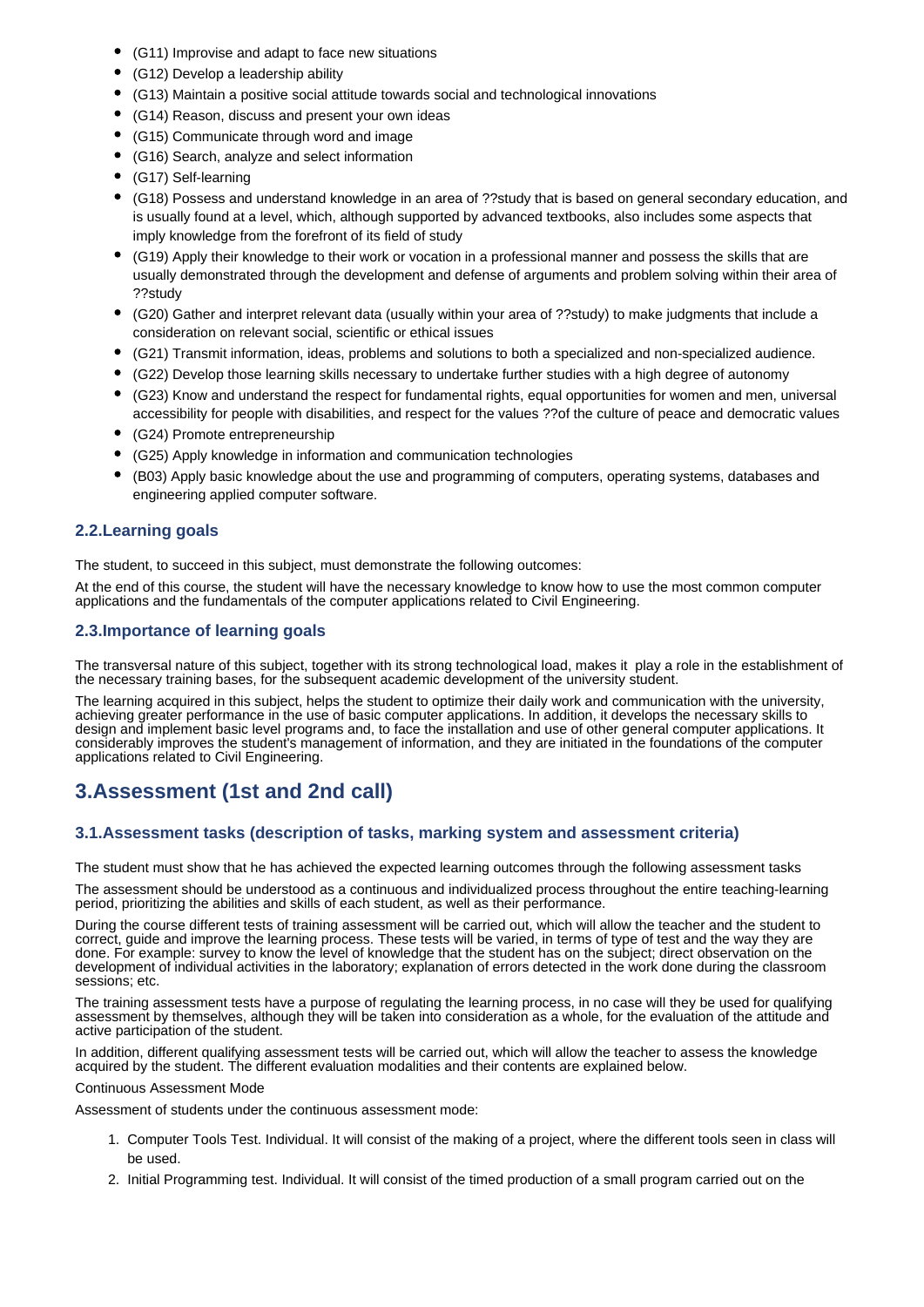computer, with the level corresponding to the contents dealt with in class

3. Final test Programming. Individual or group. It will consist of the making of a small program carried out on the computer, with the level corresponding to the contents dealt with in class.

Active participation and the initial programming tests are not compulsory and will only add to the grading, as long as they are positive.

The grading loads in the continuous assessment mode are:

- (40%) Computer tools test (compulsory)
- (10%) Initial programming test (in the laboratory)
- (40%) Final programming test (compulsory)
- (10%) Active participation (classroom or virtual-moodle)

Prior to the first call, the teacher of the subject will let each student know if he or she has passed the subject in the continuous assessment system, based on the sum of the scores obtained in the different activities in which he has participated.

In case of not passing in this way, the student will have two additional calls to try (global assessment mode) On the other hand the student who has passed the subject through this mode, may also decide to go in for the global assessment, in the first call , to get his grade higher but never lower.

The assessment criteria applied in the activities of the continuous assessment mode are:

- Tools Test: Their approach, management and correct development will be valued, as well as the achievement of results. A project will be proposed, to be developed individually within deadlines. Its grading will be between 0 and 10 points.
- Programming tests: In each of the tests the correct performance will be assessed, in compliance with the request in the instructions. The delivery will be made within given deadlines. The assessment of each test will be between 0 and 10 points. The second programming test may be individual or group.
- Active participation: Active participation and positive attitude will be assessed through participation in forums, surveys and the performance of any other proposed activities throughout the course.

In the continuous assessment mode 80% of assistance is required in the classroom activities of the course.

#### Global Assessment Mode

The student must take this modality when, due to his personal situation, he cannot adapt to the required work rhythm in the continuous asesssment system, he has failed or would like to upgrade his mark in the continuous assessment system (this option is only valid for the 1st call )

As in the previous assessment mode, the global assessment test is intended to verify if the learning results have been achieved, as well as to add to the acquisition of the different competences.

The assessment in the global assessment system will be governed by the same levels of requirement as in the continuous assessment system. Although grading loads differ in their valuation. The statements corresponding to the different compulsory tests taken, whose level of difficulty will be equivalent to the proposals under continuous assessment, are also different.

To sum up, a student who takes the global assessment must take all the compulsory assessment tests suggested during the course, although solving the problems of this mode, together with a final exam.

The grading loads in the global assessment system are:

- (40%) Tools Testing and Programming.
- (60%) Final test (classroom).

Success in the subject is based on the sum of the scores obtained in the different activities carried out, provided that all of them have been passed separately.

For those students who have failed the continuous assessment system, but some activities have been carried out successfully, these will be valid for the global assessment test.

The activities which have been carried out successfully in the global assessment test will be valid for the next official call, within the same academic year.

The assessment criteria applied to the coincident activities in global assessment and in continuous assessment are the same.

The assessment of non-classroom students (those who, due to their personal or professional situation, do not attend classes, although they do participate in moodle and take the different assessment tests), will be ruled by the same procedures, assessment criteria and demand levels as classroom students. In any case, it will be the student himself who makes the decision to choose between continuous and global assessment.

The dates of the global assessment exams will be those officially published on the EUPLA-Web

# **4.Methodology, learning tasks, syllabus and resources**

# **4.1.Methodological overview**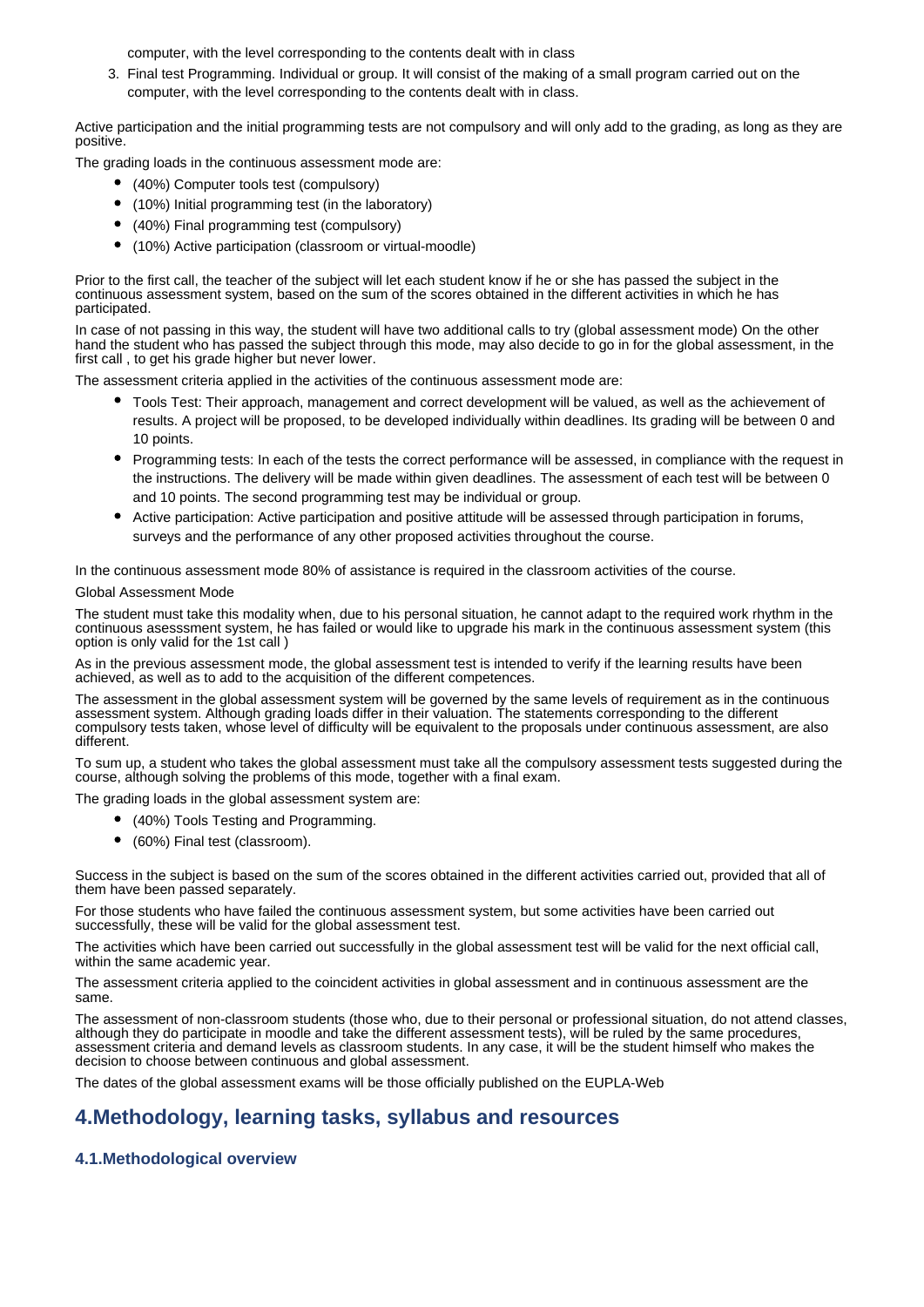The methodology followed in this course is oriented towards the achievement of the learning objectives. A wide range of teaching and learning tasks are implemented, such as theory sessions, practice sessions, and tutorials.

A strong interaction between the teacher/student is promoted. This interaction is brought into being through a division of work and responsibilities between the students and the teacher. Nevertheless, it must be taken into account that, to a certain degree, students can set their learning pace based on their own needs and availability, following the guidelines set by the teacher.

The current course (Computing) is conceived as a stand-alone combination of contents, yet organized into three fundamental and complementary forms, which are: the theoretical concepts of each topic, the solving of problems or resolution of questions, at the same time supported by other activities.

#### *If classroom teaching were not possible due to health reasons, it would be carried out on-line.*

### **4.2.Learning tasks**

This course is organized as follows:

- **Theory sessions**: The theory contents of the course are explained and illustrative examples are developed as a support to the theory when necessary.
- **Practice sessions**: Problems and practical cases are carried out, complementary to the theoretical concepts studied.
- **Autonomous work and study**
	- Study and understanding of the theory taught in the lectures.
	- Understanding and assimilation of the problems and practical cases solved in the practical classes.
	- Preparation of seminars, solutions to proposed problems, etc.
	- Preparation of the written tests for continuous assessment and final exams.
- **Tutorials**. On-site or online.

## **4.3.Syllabus**

This course will address the following topics:

#### **Theory**

- $\bullet$ Information management
- $\bullet$ Automatic calculation
- $\bullet$ Programming

#### **Practice**

- Assignment on information management tools
- $\bullet$ Assignment on spreadsheet
- $\bullet$ Programming

## **4.4.Course planning and calendar**

The course has 6 ECTS credits, which represents 150 hours of student work in the course during the term, in other words, 10 hours per week for 15 weeks of class.

A summary of a weekly timetable guide can be seen in the following table. These figures are obtained from the course file in the Accreditation Report of the degree, taking into account the level of experimentation considered for this course is moderate.

#### **Activity \_\_\_\_\_\_\_\_\_\_\_\_\_\_ Weekly school hours**

Lectures 4 Practical Activities \_\_\_\_\_\_\_\_ 6

Nevertheless, the previous table can be shown in greater detail, taking into account the following overall distribution:

- 50 hours of lectures, with 50% theoretical demonstration and 50% problem-solving.
- 6 hours of written assessment tests, one hour per test.
- 4 hours of PPT presentations.
- 90 hours of personal study, divided up over the 15 weeks of the  $2<sup>nd</sup>$  semester.

The written assessment tests will be related to the following topics:

- Assignment on information management tools
- Assignment on spreadsheet